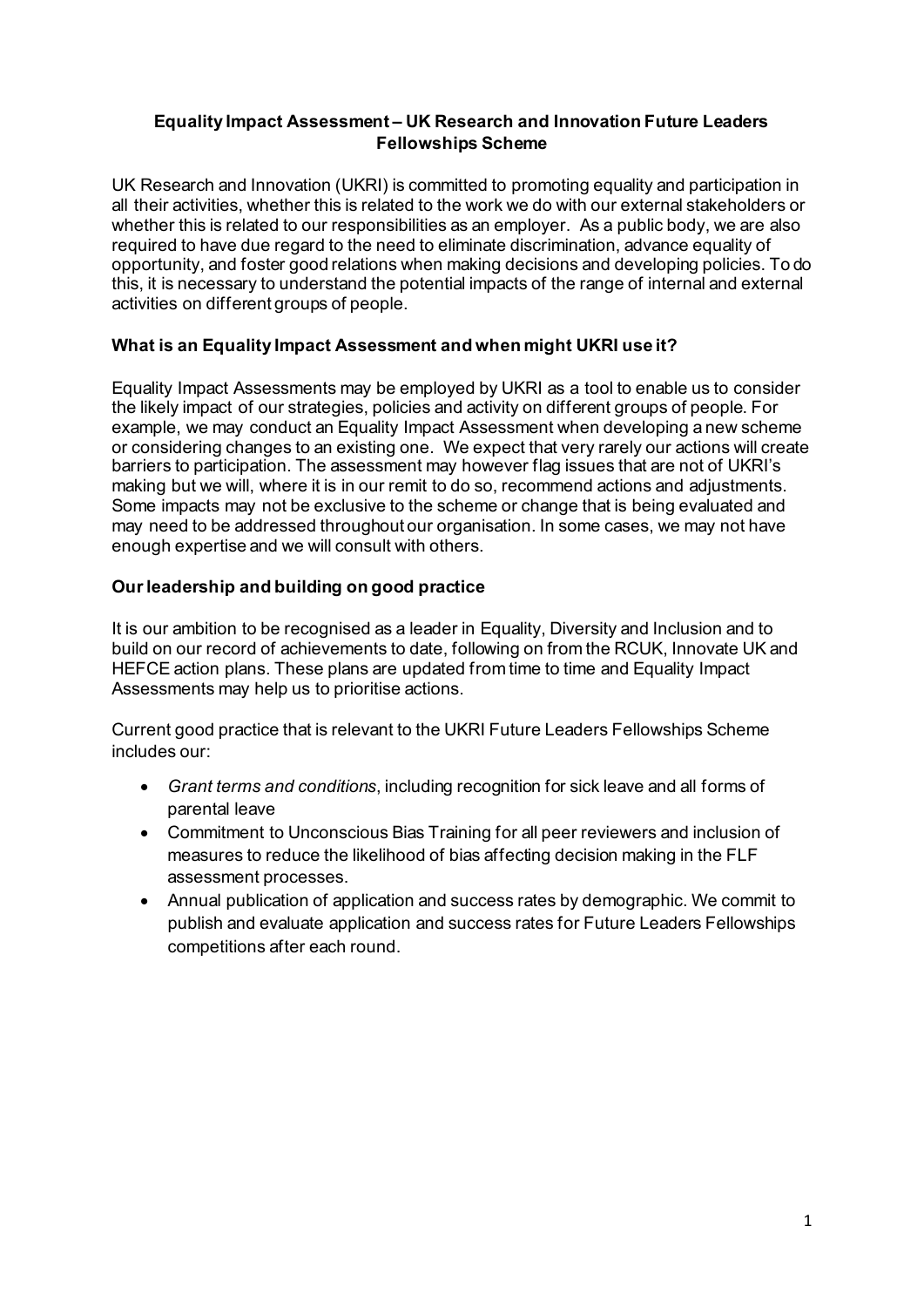| <b>Question</b>                                                              | <b>Response</b>                                                                                                                                                                                                                                                                                                                                                                                                                                                                                                |  |
|------------------------------------------------------------------------------|----------------------------------------------------------------------------------------------------------------------------------------------------------------------------------------------------------------------------------------------------------------------------------------------------------------------------------------------------------------------------------------------------------------------------------------------------------------------------------------------------------------|--|
| 1. Name of policy/funding activity/event being<br>assessed                   | UKRI Future Leaders Fellowships scheme: introduction of demand management<br>by institutional caps to FLF Round 7.                                                                                                                                                                                                                                                                                                                                                                                             |  |
| Summary of aims and objectives of the<br>2.<br>policy/funding activity/event | The Future Leader Fellowships scheme is highly competitive, with increasing<br>numbers of applications in previous rounds leading to the extension of timelines<br>and an increased peer review burden on our research and innovation community.<br>In order to be able to administrate this funding opportunity in a timely manner, the<br>number of applications which can be submitted by each academic host<br>organisation, excluding UKRI Institutes, is capped. Caps were determined using<br>REF data. |  |
|                                                                              | To mitigate the risk of demand management negatively impacting the diversity of<br>applicants to FLF Round 7, Host Organisations are asked to provide a statement<br>describing the inclusive process they have used to select their chosen candidates<br>by completing an online survey before the submission of any outline proposals to<br>UKRI. Outline proposals submitted by host organisations that have not reported on<br>this process will be office rejected.                                       |  |
|                                                                              | Communications and events held with prospective host organisations to FLF<br>Round 7 will include guidance on how to design inclusive selection processes.                                                                                                                                                                                                                                                                                                                                                     |  |
|                                                                              | In addition, the Je-S system collects personal data including date of birth, ethnic<br>origin, gender and disability. We use this personal data to:<br>Inform analysis to investigate if applicants to the scheme who share a<br>protected characteristic:<br>a. suffer a disadvantage linked to that characteristic<br>b. have different needs to other groups, or<br>c. have a disproportionately low level of participation                                                                                 |  |
|                                                                              | If there is an evidenced need, UKRI may make appropriate and proportionate<br>interventions, including in final funding decisions. This is in accordance with our<br>duty to advance equality of opportunity between those who share a protected<br>characteristic and those who do not.                                                                                                                                                                                                                       |  |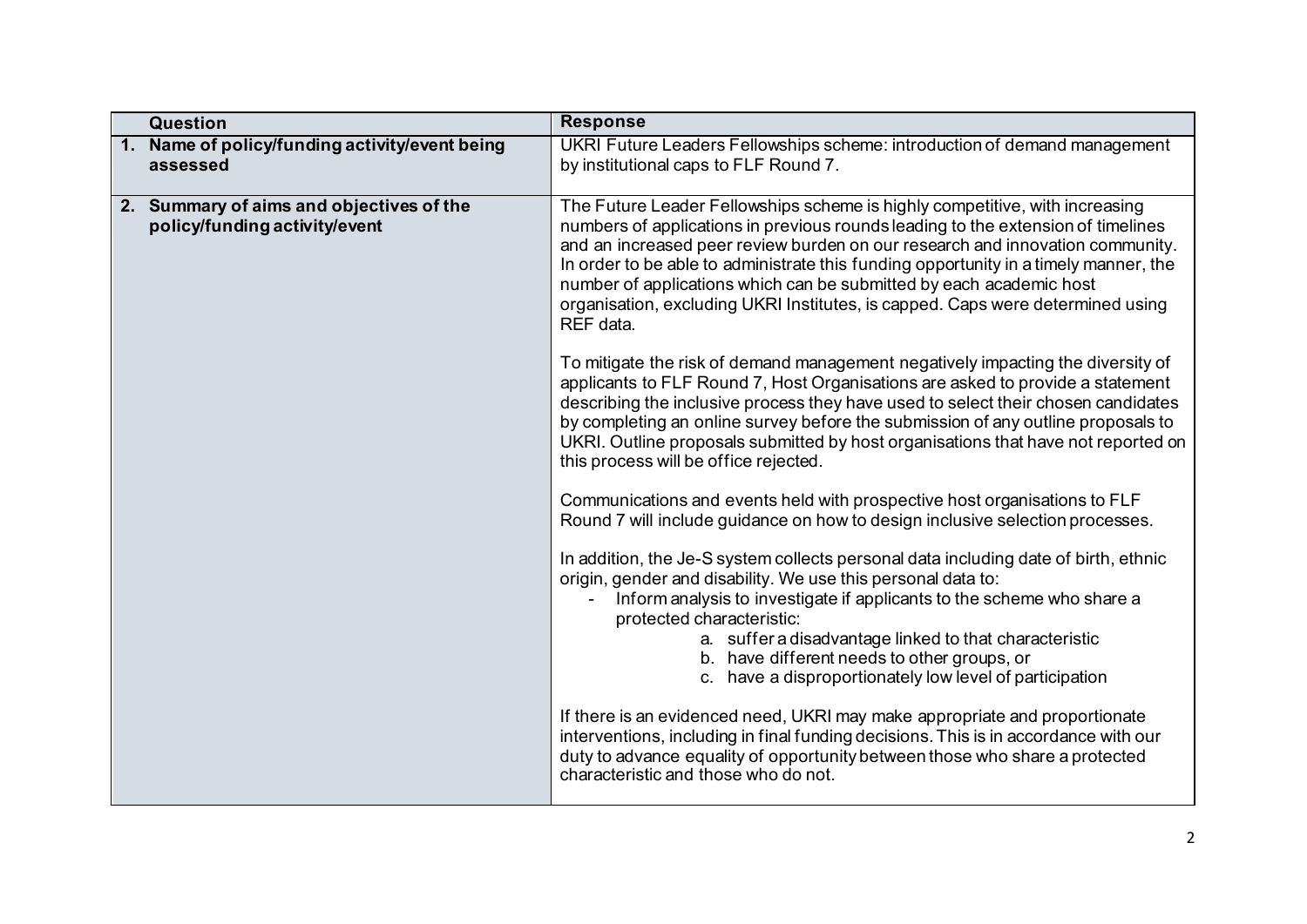|                | <b>Question</b>                                                                                                                | <b>Response</b>                                                                                                                                                                                                                                                                                                                                                                                                                                                     |  |
|----------------|--------------------------------------------------------------------------------------------------------------------------------|---------------------------------------------------------------------------------------------------------------------------------------------------------------------------------------------------------------------------------------------------------------------------------------------------------------------------------------------------------------------------------------------------------------------------------------------------------------------|--|
| 3 <sub>1</sub> | What involvement and consultation has been<br>done in relation to this policy? (e.g. with relevant<br>groups and stakeholders) | Relevant stakeholders within UKRI have been consulted with regards to<br>introducing demand management, namely the FLF Project Board, UKRI Executive<br>Champion for Talent and UKRI CEO.                                                                                                                                                                                                                                                                           |  |
|                |                                                                                                                                | UKRI EDI Implementation Group and UKRI Legal have been consulted with regard<br>to the mitigation of potentially impacting the diversity of candidates to FLF R7.                                                                                                                                                                                                                                                                                                   |  |
|                |                                                                                                                                | External consultation has not been carried out as there is limited scope for UKRI to<br>adopt an alternative approach to the one being taken. However, prospective<br>academic host organisations to FLF Round 7 will be consulted on their inclusive<br>selection processes and this will inform an external review being undertaken by<br>UKRI which aims to identify and share good practice relating to applicant support<br>and inclusive selection processes. |  |
|                | 4. Who is affected by the policy/funding<br>activity/event?                                                                    | Academia-based applicants to FLF Round 7 and academic host organisations.                                                                                                                                                                                                                                                                                                                                                                                           |  |
|                | 5. What are the arrangements for monitoring and<br>reviewing the actual impact of the<br>policy/funding activity/event?        | The number and diversity of applications to the scheme will be monitored at point<br>of outline proposal submission, full proposal submission, and at all panel decision<br>points.                                                                                                                                                                                                                                                                                 |  |
|                |                                                                                                                                | Should academic host organisations not cap outline and full proposals,<br>discussions will take place between UKRI and host organisation VCs before<br>applications are progressed. Should academic host organisations not submit<br>statements describing the inclusive process they have used to select their chosen<br>candidates, outline proposals submitted by those host organisations will be office-<br>rejected.                                          |  |
|                |                                                                                                                                | If there is an evidenced need, UKRI may make appropriate and proportionate<br>interventions, including in final funding decisions, in accordance with our duty to<br>advance equality of opportunity between those who share a protected<br>characteristic and those who do not.                                                                                                                                                                                    |  |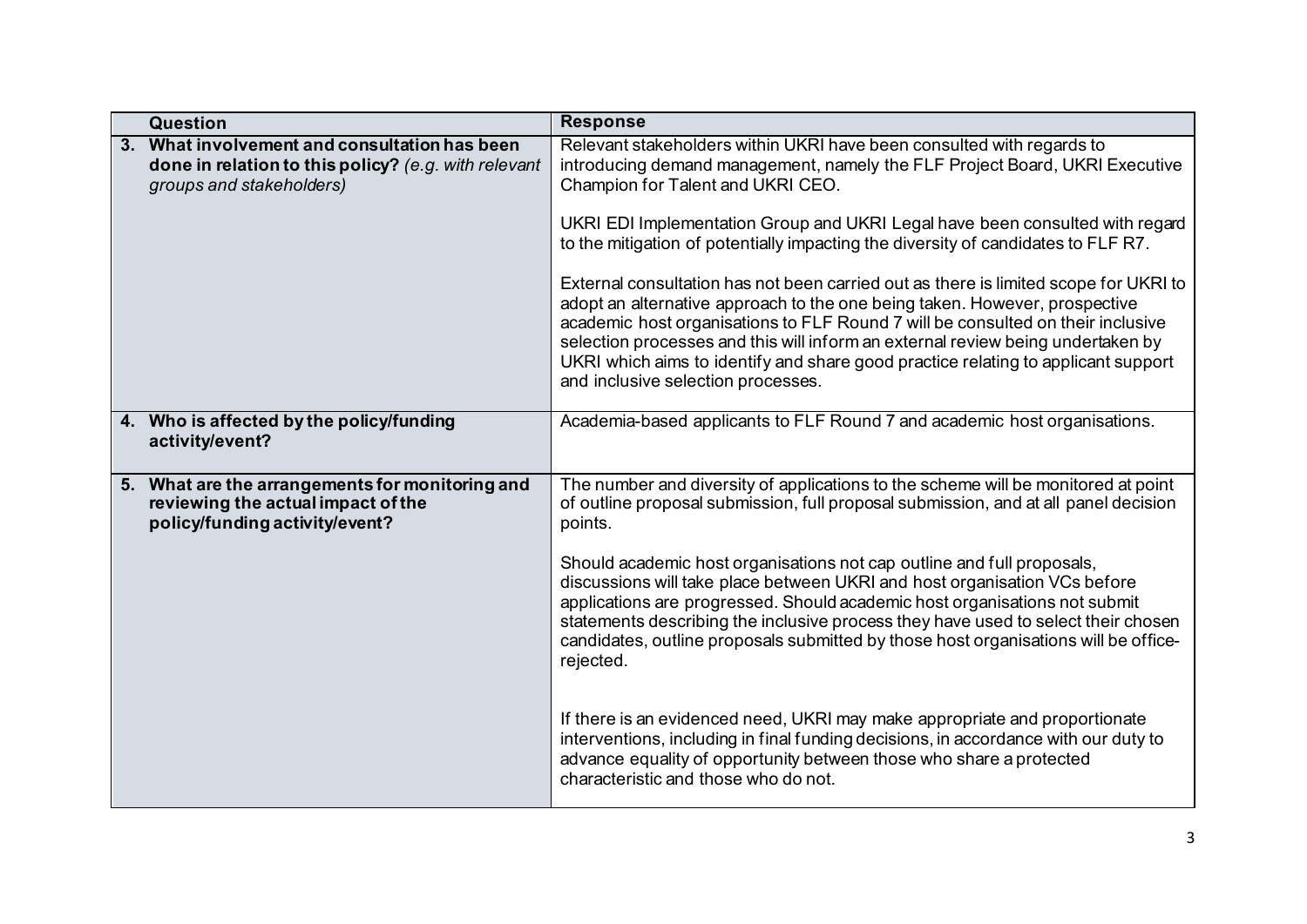| <b>Protected Characteristic Group</b>                       | Is there a potential for positive<br>or negative impact? | Please explain and give<br>examples of any evidence/data<br>used                                                                                                                                                                                                                    | <b>Action to address potential</b><br>negative impact (e.g.<br>adjustment to the policy)                                                                                                                                                                                                                                                                                                                                              |
|-------------------------------------------------------------|----------------------------------------------------------|-------------------------------------------------------------------------------------------------------------------------------------------------------------------------------------------------------------------------------------------------------------------------------------|---------------------------------------------------------------------------------------------------------------------------------------------------------------------------------------------------------------------------------------------------------------------------------------------------------------------------------------------------------------------------------------------------------------------------------------|
| Disability (we include mental<br>and physical disabilities) | Potentially, negative.                                   | We recognise that managing<br>demand may reduce the diversity<br>of the applicants to the scheme,<br>including applicants with<br>disabilities.                                                                                                                                     | As per qu2, mitigation in place to<br>ensure host organisations<br>support a diversity of applicants<br>within their institutional cap and,<br>if an evidenced need, UKRI may<br>make appropriate and<br>proportionate interventions,<br>including in final funding<br>decisions, in accordance with our<br>duty to advance equality of<br>opportunity between those who<br>share a protected characteristic<br>and those who do not. |
| Gender reassignment                                         | Potentially, negative.                                   | We recognise that managing<br>demand may reduce the diversity<br>of the applicants to the scheme,<br>including applicants undergoing /<br>who have undergone gender<br>reassignment.<br>Of note, data is not held on<br>gender reassignment in the Je-S<br>system to evidence this. | As per qu2, mitigation in place to<br>ensure host organisations<br>support a diversity of applicants<br>within their institutional cap and,<br>if an evidenced need, UKRI may<br>make appropriate and<br>proportionate interventions,<br>including in final funding<br>decisions, in accordance with our<br>duty to advance equality of<br>opportunity between those who<br>share a protected characteristic<br>and those who do not. |
| Marriage or civil partnership                               | <b>No</b>                                                | It is not believed that the<br>introduction of demand<br>management will impact this<br>group.                                                                                                                                                                                      | N/A                                                                                                                                                                                                                                                                                                                                                                                                                                   |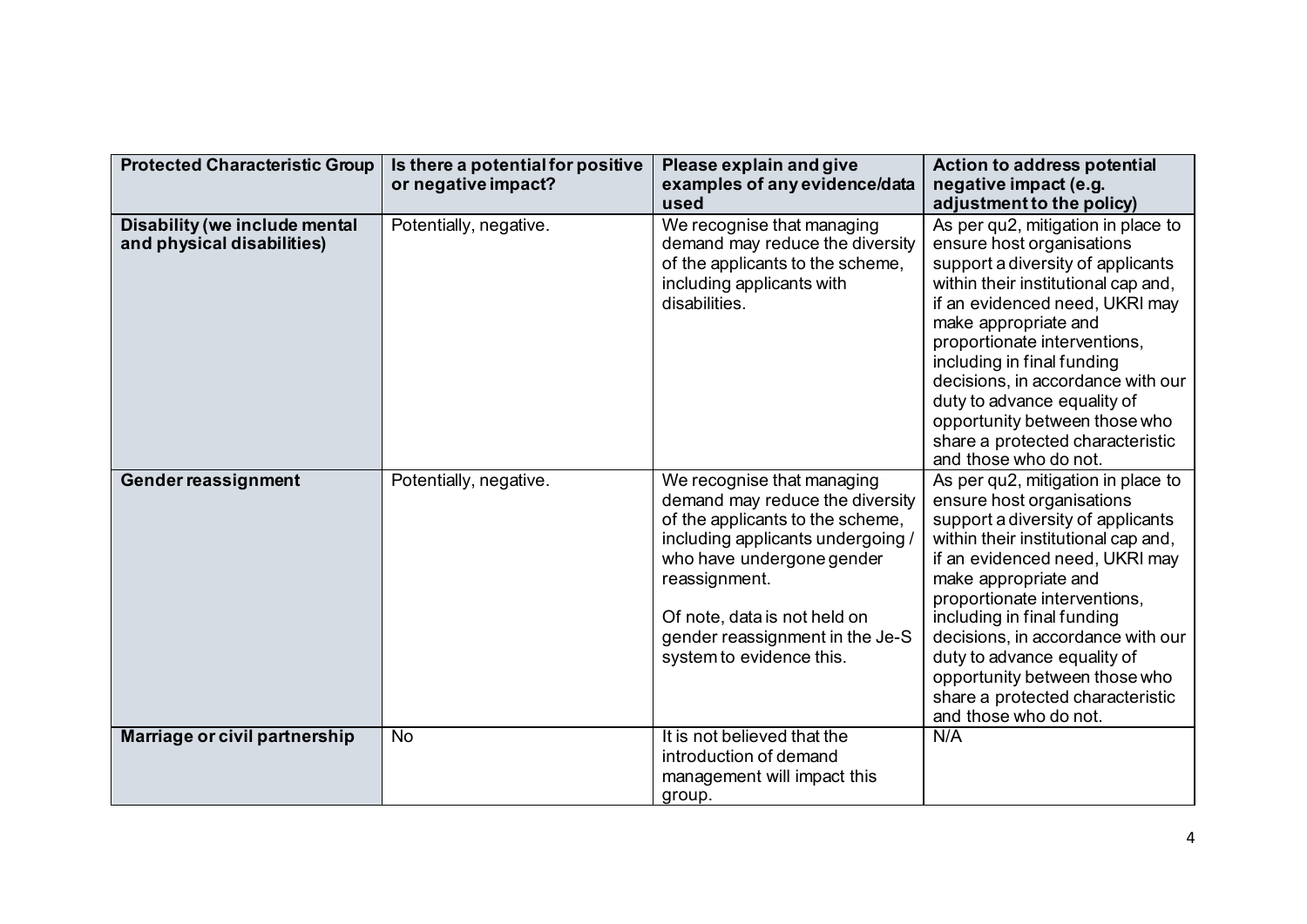| <b>Protected Characteristic Group</b> | Is there a potential for positive | Please explain and give                                          | Action to address potential                                    |
|---------------------------------------|-----------------------------------|------------------------------------------------------------------|----------------------------------------------------------------|
|                                       | or negative impact?               | examples of any evidence/data                                    | negative impact (e.g.                                          |
|                                       |                                   | used                                                             | adjustment to the policy)                                      |
| <b>Pregnancy and maternity</b>        | Potentially, negative.            | We recognise that managing                                       | As per qu2, mitigation in place to                             |
|                                       |                                   | demand may reduce the diversity                                  | ensure host organisations<br>support a diversity of applicants |
|                                       |                                   | of the applicants to the scheme,<br>including applicants who are | within their institutional cap and,                            |
|                                       |                                   | pregnant or taking / have taken                                  | if an evidenced need, UKRI may                                 |
|                                       |                                   | maternity leave.                                                 | make appropriate and                                           |
|                                       |                                   |                                                                  | proportionate interventions,                                   |
|                                       |                                   | Of note, data is not held on                                     | including in final funding                                     |
|                                       |                                   | pregnancy and maternity in the                                   | decisions, in accordance with our                              |
|                                       |                                   | Je-S system to evidence this.                                    | duty to advance equality of                                    |
|                                       |                                   |                                                                  | opportunity between those who                                  |
|                                       |                                   |                                                                  | share a protected characteristic                               |
|                                       |                                   |                                                                  | and those who do not.                                          |
| Race                                  | Potentially, negative             | We recognise that managing                                       | As per qu2, mitigation in place to                             |
|                                       |                                   | demand may reduce the diversity                                  | ensure host organisations                                      |
|                                       |                                   | of the applicants to the scheme,                                 | support a diversity of applicants                              |
|                                       |                                   | including applicants from under-                                 | within their institutional cap and,                            |
|                                       |                                   | represented ethnic groups.                                       | if an evidenced need, UKRI may                                 |
|                                       |                                   |                                                                  | make appropriate and<br>proportionate interventions,           |
|                                       |                                   |                                                                  | including in final funding                                     |
|                                       |                                   |                                                                  | decisions, in accordance with our                              |
|                                       |                                   |                                                                  | duty to advance equality of                                    |
|                                       |                                   |                                                                  | opportunity between those who                                  |
|                                       |                                   |                                                                  | share a protected characteristic                               |
|                                       |                                   |                                                                  | and those who do not.                                          |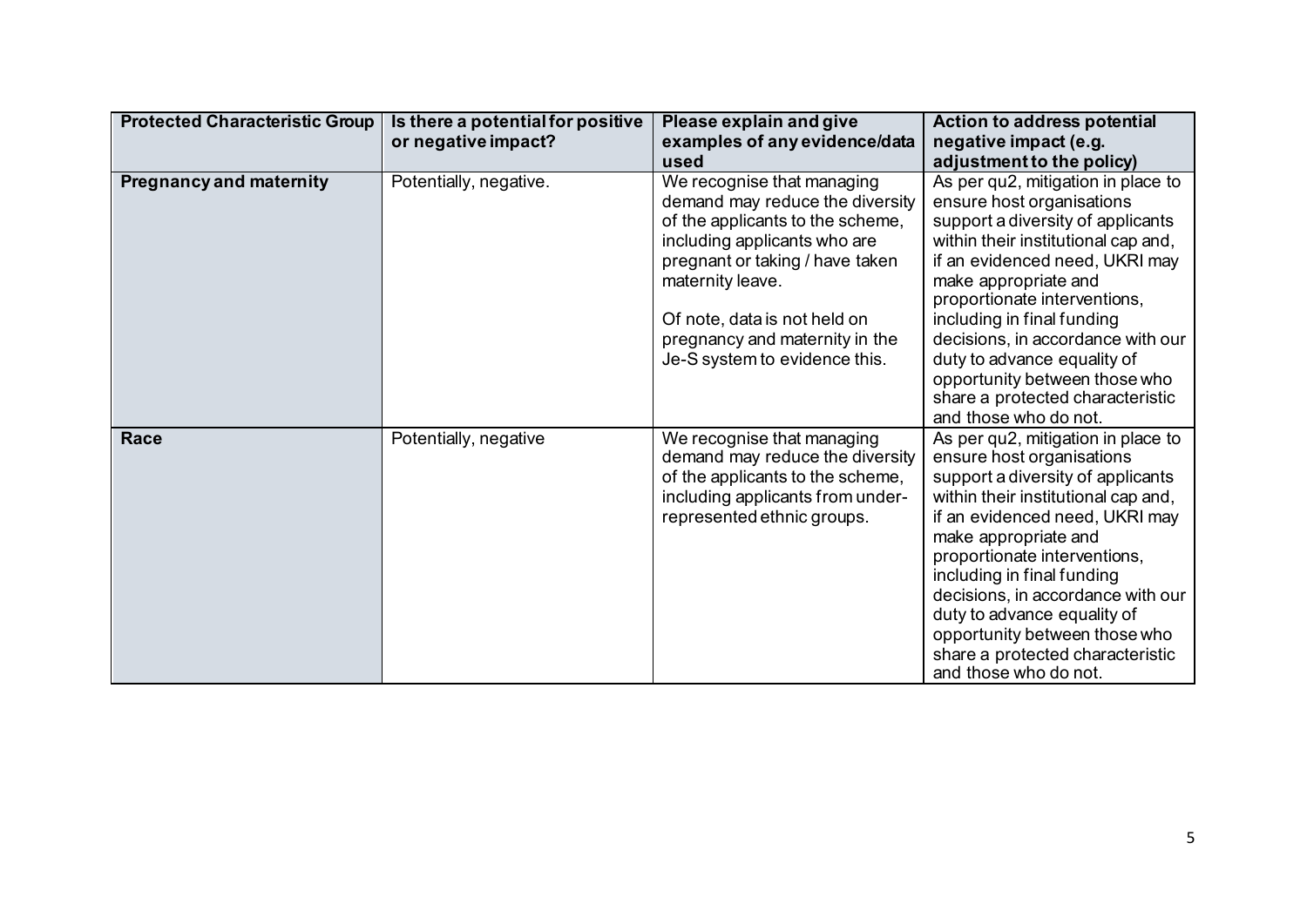| <b>Religion or belief</b> | Potentially, negative. | We recognise that managing<br>demand may reduce the diversity<br>of the applicants to the scheme,<br>including applicants of different<br>religions or beliefs.<br>Of note, data is not held on<br>religion or belief in the Je-S<br>system to evidence this.           | As per qu2, mitigation in place to<br>ensure host organisations<br>support a diversity of applicants<br>within their institutional cap and,<br>if an evidenced need, UKRI may<br>make appropriate and<br>proportionate interventions,<br>including in final funding<br>decisions, in accordance with our<br>duty to advance equality of<br>opportunity between those who<br>share a protected characteristic<br>and those who do not. |
|---------------------------|------------------------|-------------------------------------------------------------------------------------------------------------------------------------------------------------------------------------------------------------------------------------------------------------------------|---------------------------------------------------------------------------------------------------------------------------------------------------------------------------------------------------------------------------------------------------------------------------------------------------------------------------------------------------------------------------------------------------------------------------------------|
| <b>Sexual orientation</b> | Potentially, negative. | We recognise that managing<br>demand may reduce the diversity<br>of the applicants to the scheme,<br>including applicants of an under-<br>represented sexual orientation.<br>Of note, data is not held on<br>sexual orientation in the Je-S<br>system to evidence this. | As per qu2, mitigation in place to<br>ensure host organisations<br>support a diversity of applicants<br>within their institutional cap and,<br>if an evidenced need, UKRI may<br>make appropriate and<br>proportionate interventions,<br>including in final funding<br>decisions, in accordance with our<br>duty to advance equality of<br>opportunity between those who<br>share a protected characteristic<br>and those who do not. |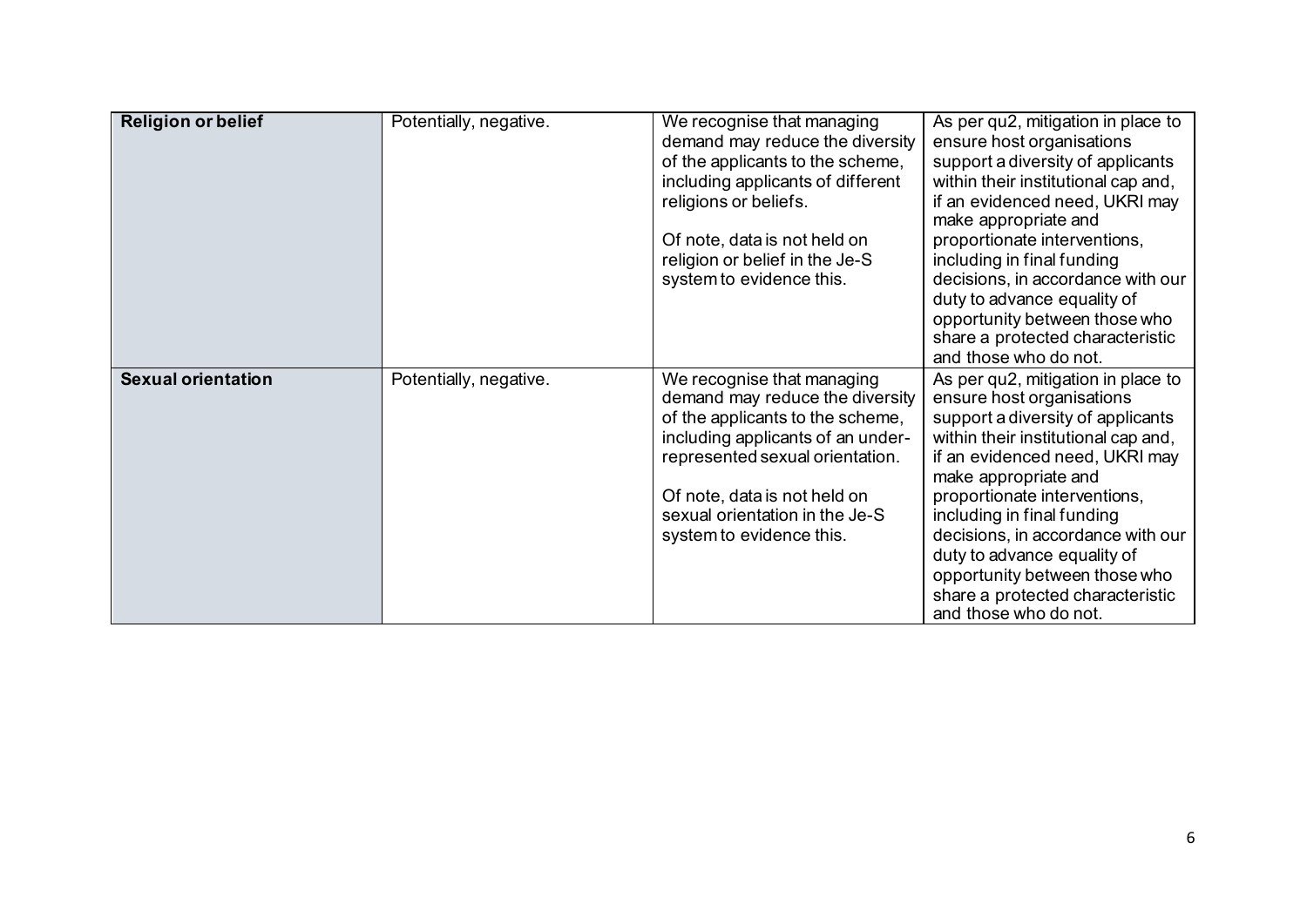| Sex (gender) | Potentially, negative. | We recognise that managing<br>demand may reduce the diversity<br>of the applicants to the scheme,<br>including applicants of under-<br>represented genders. | As per qu2, mitigation in place to<br>ensure host organisations<br>support a diversity of applicants<br>within their institutional cap and,<br>if an evidenced need, UKRI may<br>make appropriate and<br>proportionate interventions,<br>including in final funding<br>decisions, in accordance with our<br>duty to advance equality of<br>opportunity between those who<br>share a protected characteristic<br>and those who do not. |
|--------------|------------------------|-------------------------------------------------------------------------------------------------------------------------------------------------------------|---------------------------------------------------------------------------------------------------------------------------------------------------------------------------------------------------------------------------------------------------------------------------------------------------------------------------------------------------------------------------------------------------------------------------------------|
| Age          | Potentially, negative  | We recognise that managing<br>demand may reduce the diversity<br>of the applicants to the scheme,<br>including applicants of different<br>ages.             | As per qu2, mitigation in place to<br>ensure host organisations<br>support a diversity of applicants<br>within their institutional cap and,<br>if an evidenced need, UKRI may<br>make appropriate and<br>proportionate interventions,<br>including in final funding<br>decisions, in accordance with our<br>duty to advance equality of<br>opportunity between those who<br>share a protected characteristic<br>and those who do not. |